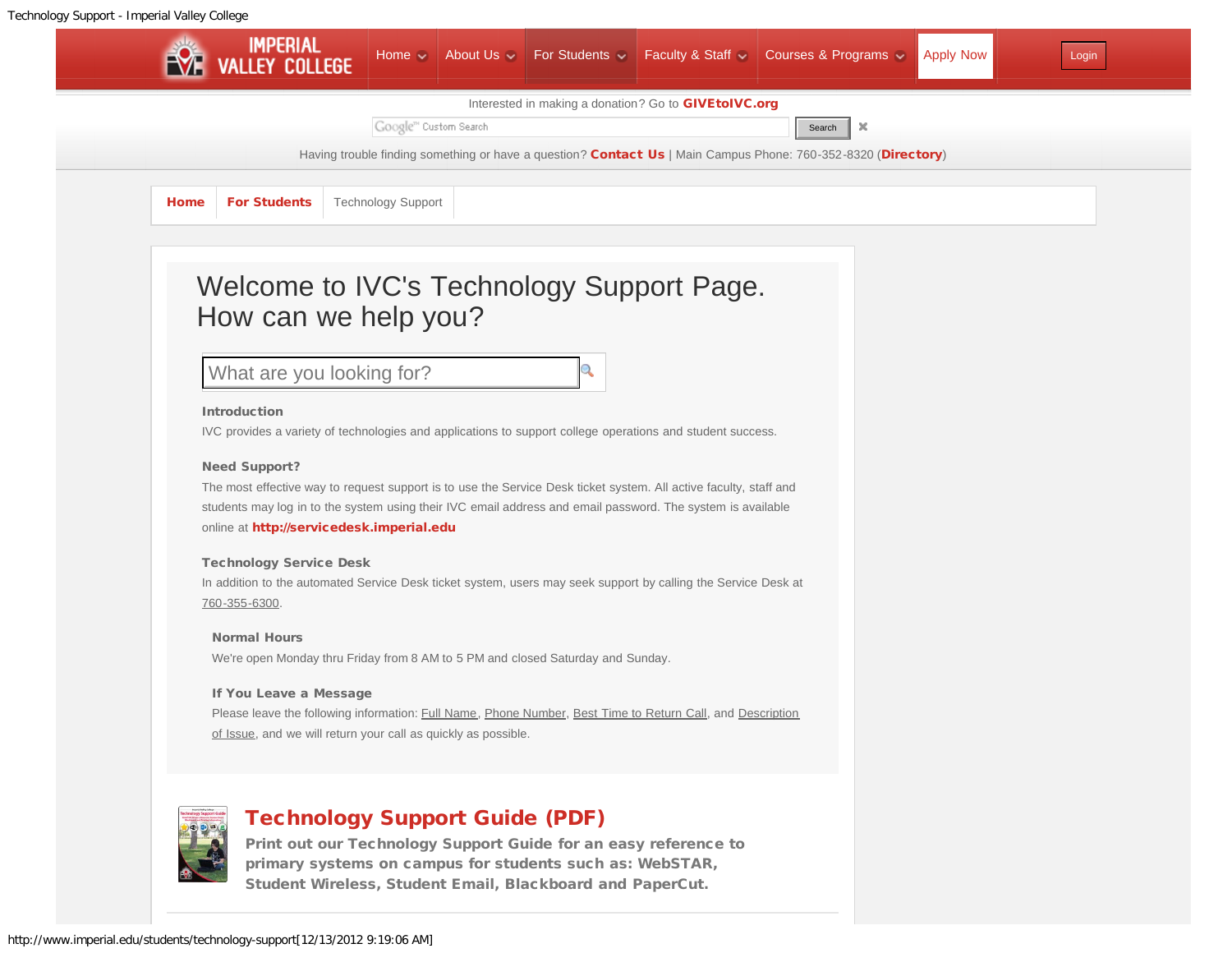

## **[Blackboard](http://www.imperial.edu/category/878-blackboard)**

[IVC provides campus-wide access for faculty, staff, and students](http://www.imperial.edu/category/878-blackboard) [to Blackboard Learn. Blackboard Learn is an industry-leading](http://www.imperial.edu/category/878-blackboard) [Learning Management System \(LMS\) to support teaching and](http://www.imperial.edu/category/878-blackboard) [learning at IVC.](http://www.imperial.edu/category/878-blackboard)

# [PaperCut](http://www.imperial.edu/category/877-papercut)

[IVC has implemented PaperCut across all campus labs and has](http://www.imperial.edu/category/877-papercut) [provided a number of copiers in convenient locations so that](http://www.imperial.edu/category/877-papercut) [students can easily print assignments and other documents. It's](http://www.imperial.edu/category/877-papercut) [easy to send a print job directly using an on campus computer or](http://www.imperial.edu/category/877-papercut) [by uploading a document using PaperCut's Web Print Feature. Add](http://www.imperial.edu/category/877-papercut) [money to your account fast by using the Add Credit feature on our](http://www.imperial.edu/category/877-papercut) [PaperCut website \(each student is given \\$2.00 free every](http://www.imperial.edu/category/877-papercut) [semester\).](http://www.imperial.edu/category/877-papercut)

#### [Student Email](http://www.imperial.edu/category/909-student-email)  $\circ$

[All students have an IVC Student Email Account created for them](http://www.imperial.edu/category/909-student-email) [when they complete the application process and is the email](http://www.imperial.edu/category/909-student-email) [address the college will use to send you important student](http://www.imperial.edu/category/909-student-email) [information. Each account comes with 25GB of Free Storage and](http://www.imperial.edu/category/909-student-email) [Free Office Web Apps - Access, view and edit your online](http://www.imperial.edu/category/909-student-email) [documents from home, the classroom, the library, or virtually any](http://www.imperial.edu/category/909-student-email) [PC or Mac that is connected to the Internet!](http://www.imperial.edu/category/909-student-email)

# WIED

# **[Wireless](http://www.imperial.edu/category/879-wireless)**

[IVC has implemented campus-wide wireless access to support](http://www.imperial.edu/category/879-wireless) [teaching and learning on campus. There are multiple wireless](http://www.imperial.edu/category/879-wireless) [networks for faculty, staff, and students to access. When](http://www.imperial.edu/category/879-wireless) [searching for a wireless network connection from any device, you](http://www.imperial.edu/category/879-wireless) [will now see four separate IVC networks: IVC-Private IVC-](http://www.imperial.edu/category/879-wireless)[Employee IVC-Student IVC-Open](http://www.imperial.edu/category/879-wireless)



### [WebSTAR](http://www.imperial.edu/category/887-webstar)

[WebSTAR is IVC's Self-Service tool for Adding/Dropping Courses,](http://www.imperial.edu/category/887-webstar) [Seeing your Course Schedule, Viewing Your Unofficial Transcripts](http://www.imperial.edu/category/887-webstar) [and more!](http://www.imperial.edu/category/887-webstar)